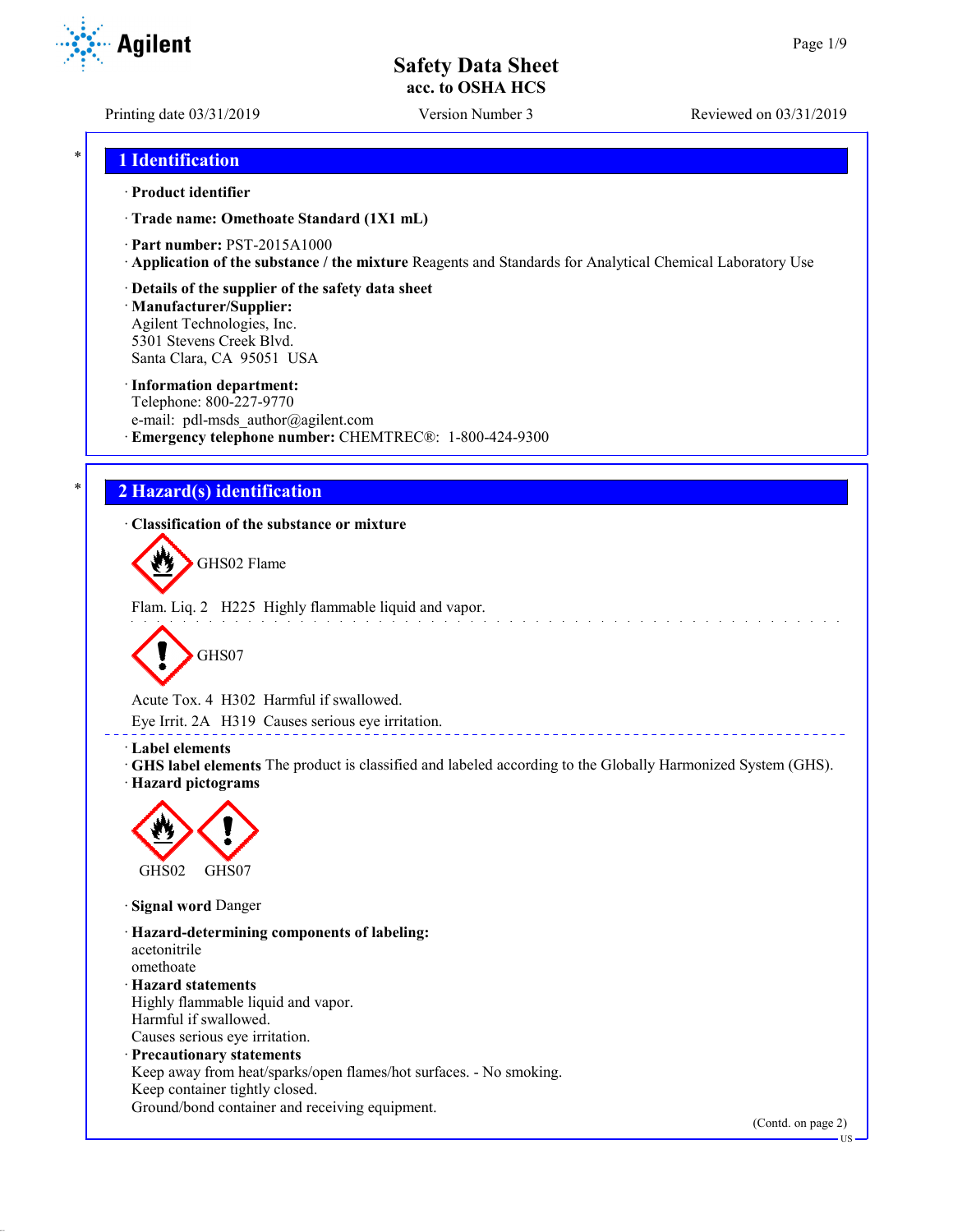Printing date 03/31/2019 Version Number 3 Reviewed on 03/31/2019

## **Trade name: Omethoate Standard (1X1 mL)**



75-05-8 acetonitrile 99.873%

# \* **4 First-aid measures**

#### · **Description of first aid measures**

#### · **General information:**

Immediately remove any clothing soiled by the product.

Symptoms of poisoning may even occur after several hours; therefore medical observation for at least 48 hours after the accident.

- · **After inhalation:** Supply fresh air; consult doctor in case of complaints.
- · **After skin contact:** Immediately rinse with water.

(Contd. on page 3)

US

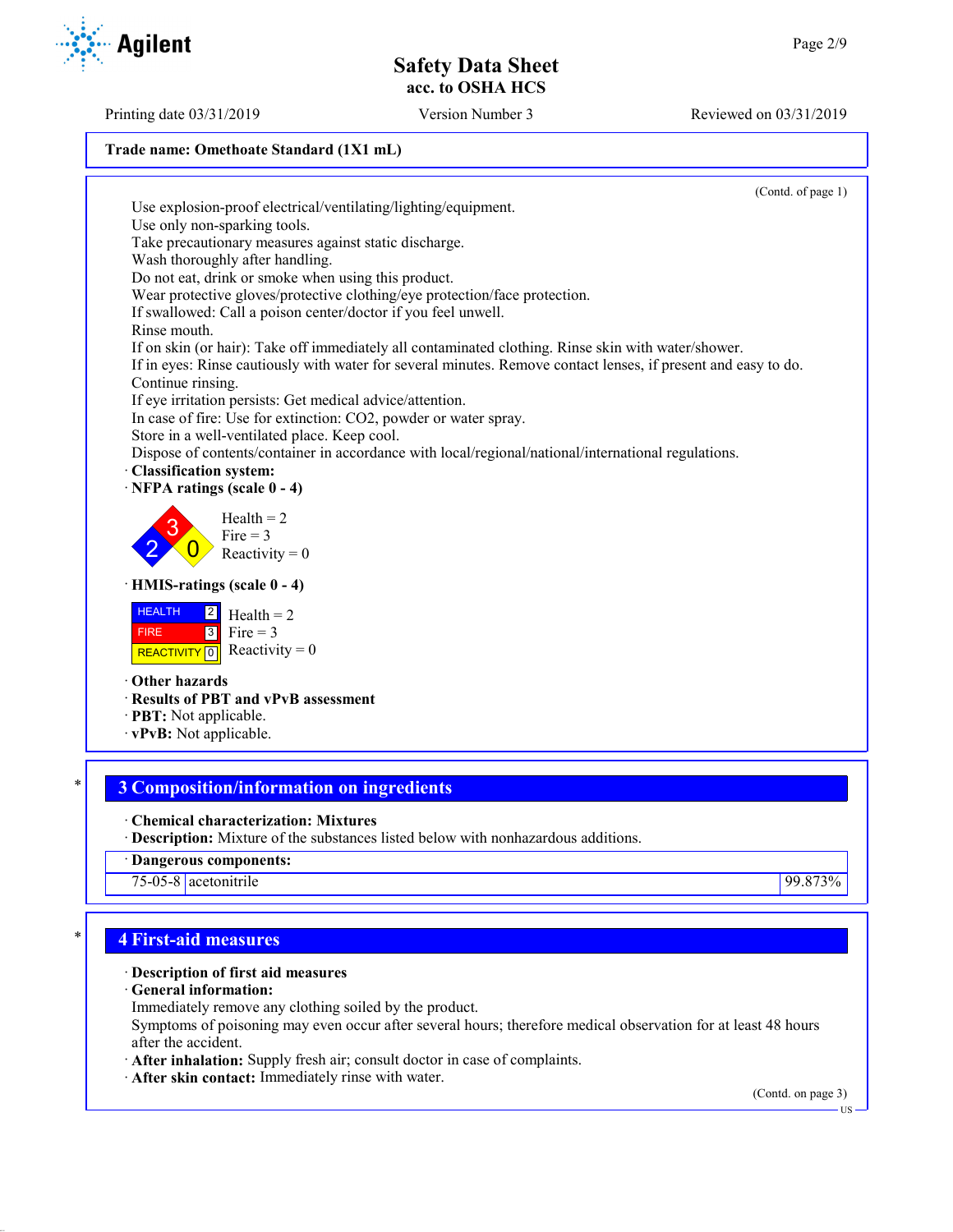Printing date 03/31/2019 Version Number 3 Reviewed on 03/31/2019

#### **Trade name: Omethoate Standard (1X1 mL)**

(Contd. of page 2)

- · **After eye contact:**
- Rinse opened eye for several minutes under running water. If symptoms persist, consult a doctor.
- · **After swallowing:** Immediately call a doctor.
- · **Information for doctor:**
- · **Most important symptoms and effects, both acute and delayed** No further relevant information available. · **Indication of any immediate medical attention and special treatment needed**
- No further relevant information available.

#### **5 Fire-fighting measures**

- · **Extinguishing media**
- · **Suitable extinguishing agents:**
- CO2, extinguishing powder or water spray. Fight larger fires with water spray or alcohol resistant foam.
- · **Special hazards arising from the substance or mixture** No further relevant information available.
- · **Advice for firefighters**
- · **Protective equipment:** No special measures required.

## \* **6 Accidental release measures**

· **Personal precautions, protective equipment and emergency procedures** Wear protective equipment. Keep unprotected persons away. · **Environmental precautions:** Dilute with plenty of water. Do not allow to enter sewers/ surface or ground water. · **Methods and material for containment and cleaning up:** Absorb with liquid-binding material (sand, diatomite, acid binders, universal binders, sawdust). Dispose contaminated material as waste according to item 13. Ensure adequate ventilation. **Reference to other sections** See Section 7 for information on safe handling. See Section 8 for information on personal protection equipment. See Section 13 for disposal information. · **Protective Action Criteria for Chemicals** · **PAC-1:** 75-05-8 acetonitrile 13 ppm · **PAC-2:** 75-05-8 acetonitrile 50 ppm · **PAC-3:** 75-05-8 acetonitrile 150 ppm

# **7 Handling and storage**

- · **Handling:**
- · **Precautions for safe handling** No special precautions are necessary if used correctly.
- · **Information about protection against explosions and fires:**
- Keep ignition sources away Do not smoke.

Protect against electrostatic charges.

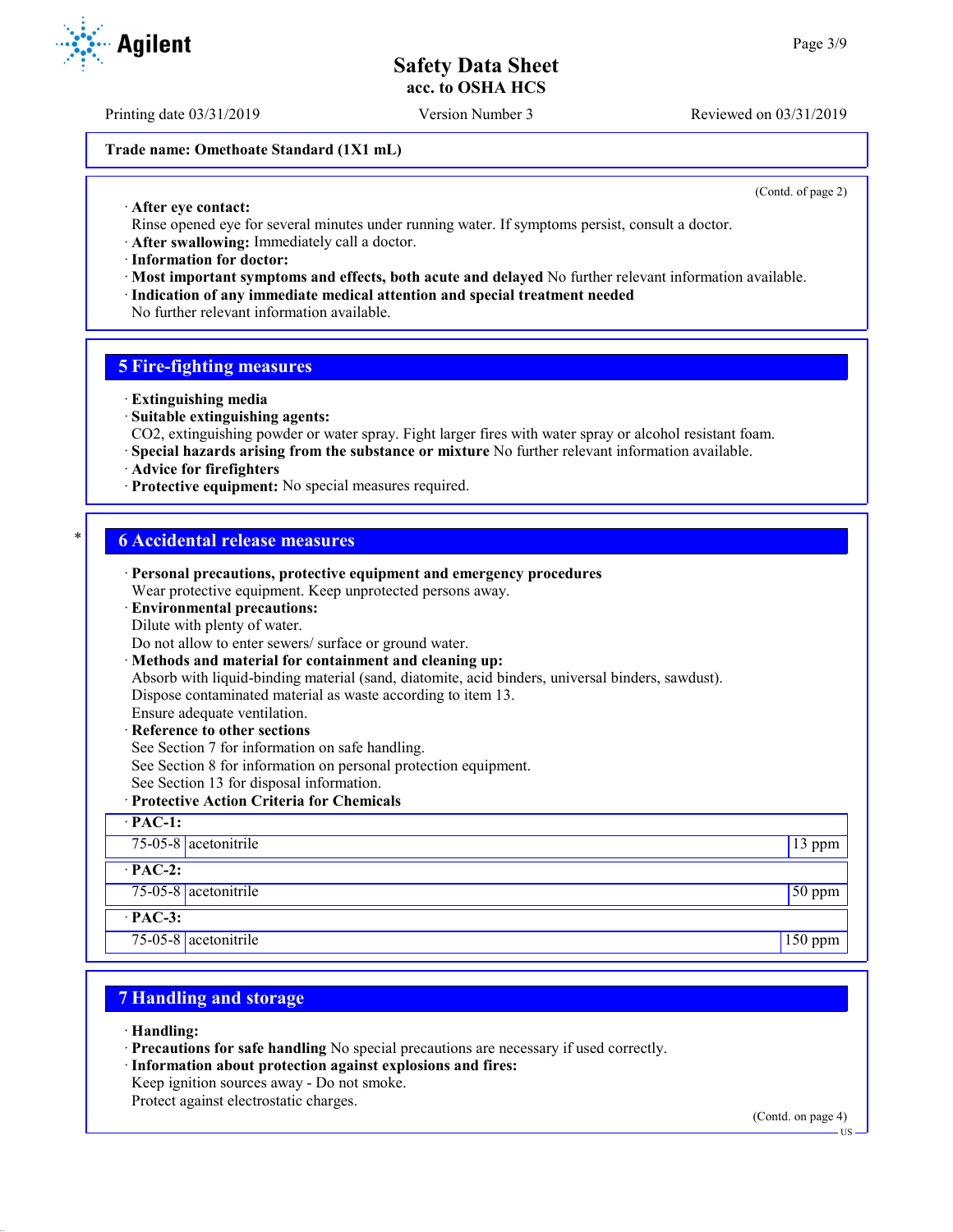**Trade name: Omethoate Standard (1X1 mL)**

(Contd. of page 3)

· **Conditions for safe storage, including any incompatibilities**

· **Storage:**

· **Requirements to be met by storerooms and receptacles:** Store in a cool location.

- · **Information about storage in one common storage facility:** Not required.
- · **Further information about storage conditions:**

Keep receptacle tightly sealed.

Store in cool, dry conditions in well sealed receptacles.

· **Specific end use(s)** No further relevant information available.

### \* **8 Exposure controls/personal protection**

· **Additional information about design of technical systems:** No further data; see item 7.

· **Control parameters**

#### · **Components with limit values that require monitoring at the workplace:**

#### **75-05-8 acetonitrile**

PEL Long-term value: 70 mg/m<sup>3</sup>, 40 ppm

- REL Long-term value: 34 mg/m<sup>3</sup>, 20 ppm
- TLV Long-term value: 34 mg/m<sup>3</sup>, 20 ppm
- Skin

· **Additional information:** The lists that were valid during the creation were used as basis.

#### · **Exposure controls**

#### · **Personal protective equipment:**

· **General protective and hygienic measures:**

Keep away from foodstuffs, beverages and feed.

Immediately remove all soiled and contaminated clothing.

Wash hands before breaks and at the end of work.

Avoid contact with the eyes.

Avoid contact with the eyes and skin.

#### · **Breathing equipment:**

When used as intended with Agilent instruments, the use of the product under normal laboratory conditions and with standard practices does not result in significant airborne exposures and therefore respiratory protection is not needed.

Under an emergency condition where a respirator is deemed necessary, use a NIOSH or equivalent approved device/equipment with appropriate organic or acid gas cartridge.

· **Protection of hands:**

Although not recommended for constant contact with the chemicals or for clean-up, nitrile gloves 11-13 mil thickness are recommended for normal use. The breakthrough time is 1 hr. For cleaning a spill where there is direct contact of the chemical, butyl rubber gloves are recommended 12-15 mil thickness with breakthrough times exceeding 4 hrs. Supplier recommendations should be followed.

#### · **Material of gloves**

For normal use: nitrile rubber, 11-13 mil thickness

For direct contact with the chemical: butyl rubber, 12-15 mil thickness

#### · **Penetration time of glove material**

For normal use: nitrile rubber: 1 hour

For direct contact with the chemical: butyl rubber: >4 hours

(Contd. on page 5)

US

Printing date 03/31/2019 Version Number 3 Reviewed on 03/31/2019



**Agilent**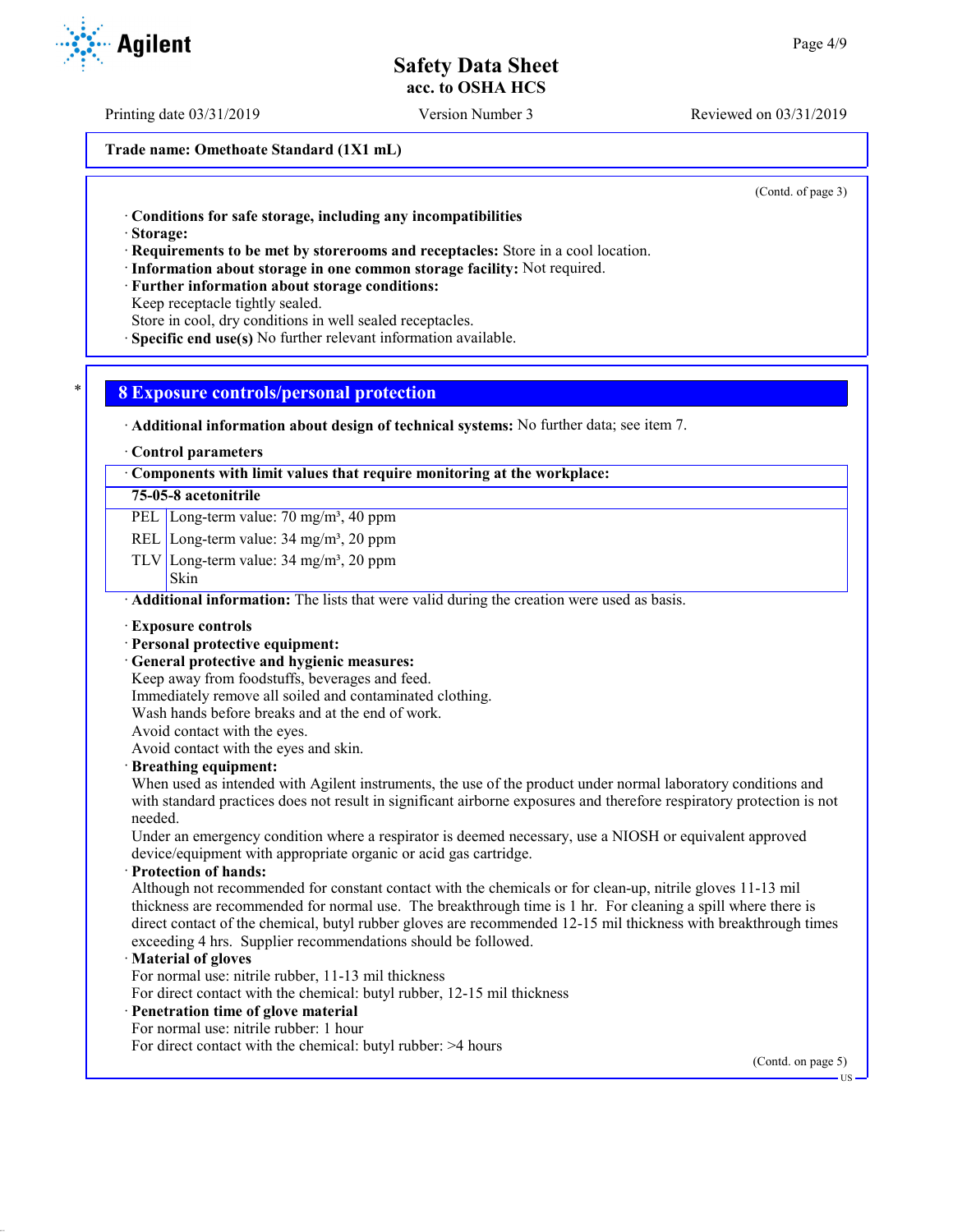Printing date 03/31/2019 Version Number 3 Reviewed on 03/31/2019

**Trade name: Omethoate Standard (1X1 mL)**

(Contd. of page 4)

US

· **Eye protection:**



| · Information on basic physical and chemical properties    |                                                                                               |
|------------------------------------------------------------|-----------------------------------------------------------------------------------------------|
| · General Information                                      |                                                                                               |
| · Appearance:                                              |                                                                                               |
| Form:<br>Color:                                            | Fluid<br>Colorless                                                                            |
| · Odor:                                                    | Aromatic                                                                                      |
| Odor threshold:                                            | Not determined.                                                                               |
| · pH-value:                                                | Not determined.                                                                               |
| Change in condition                                        |                                                                                               |
| <b>Melting point/Melting range:</b>                        | $-46$ °C ( $-50.8$ °F)                                                                        |
| <b>Boiling point/Boiling range:</b>                        | 81 °C (177.8 °F)                                                                              |
| · Flash point:                                             | 2 °C (35.6 °F)                                                                                |
| · Flammability (solid, gaseous):                           | Not applicable.                                                                               |
| · Ignition temperature:                                    | 525 °C (977 °F)                                                                               |
| · Decomposition temperature:                               | Not determined.                                                                               |
| · Auto igniting:                                           | Product is not selfigniting.                                                                  |
| Danger of explosion:                                       | Product is not explosive. However, formation of explosive air/vapor<br>mixtures are possible. |
| <b>Explosion limits:</b>                                   |                                                                                               |
| Lower:                                                     | 4.4 Vol $\%$                                                                                  |
| Upper:                                                     | 16 Vol %                                                                                      |
| $\cdot$ Vapor pressure at 20 °C (68 °F):                   | $0$ hPa $(0$ mm Hg)                                                                           |
| $\cdot$ Density at 20 °C (68 °F):                          | $0.78668$ g/cm <sup>3</sup> (6.56484 lbs/gal)                                                 |
| · Relative density                                         | Not determined.                                                                               |
| · Vapor density                                            | Not determined.                                                                               |
| · Evaporation rate                                         | Not determined.                                                                               |
| · Solubility in / Miscibility with                         |                                                                                               |
| Water:                                                     | Fully miscible.                                                                               |
| · Partition coefficient (n-octanol/water): Not determined. |                                                                                               |
| · Viscosity:                                               |                                                                                               |
| Dynamic at 20 °C (68 °F):                                  | $0.39$ mPas                                                                                   |

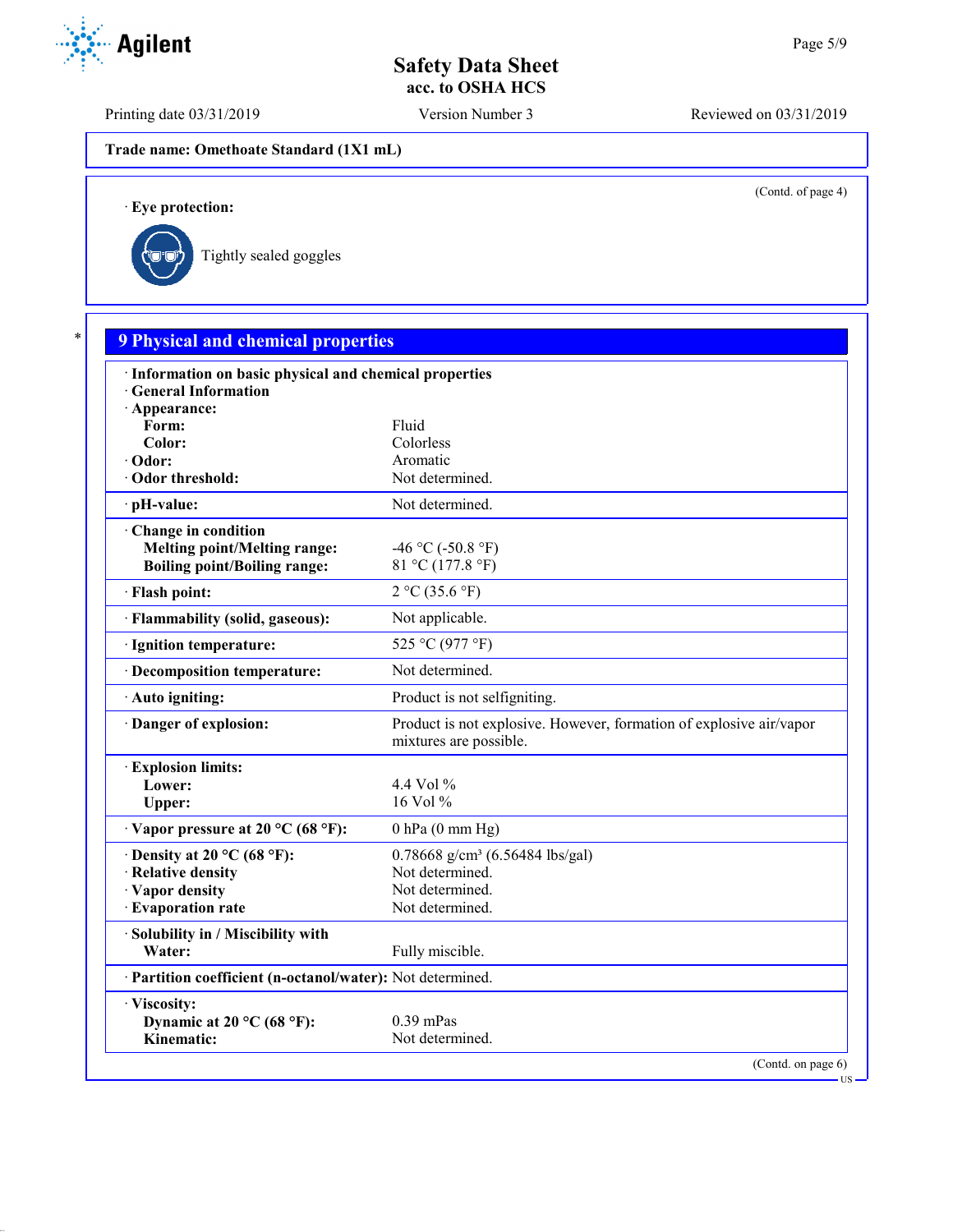Printing date 03/31/2019 Version Number 3 Reviewed on 03/31/2019

**Trade name: Omethoate Standard (1X1 mL)**

|                          | (Cond. of page 5)                          |
|--------------------------|--------------------------------------------|
| · Solvent content:       | $0.1\%$                                    |
| <b>Organic solvents:</b> | $0.13\%$                                   |
| <b>VOC</b> content:      | $1.0$ g/l / 0.01 lb/gal                    |
| Solids content:          | $0.1\%$                                    |
| Other information        | No further relevant information available. |

## **10 Stability and reactivity**

· **Reactivity** No further relevant information available.

· **Chemical stability**

- · **Thermal decomposition / conditions to be avoided:** No decomposition if used according to specifications.
- · **Possibility of hazardous reactions** No dangerous reactions known.
- · **Conditions to avoid** No further relevant information available.
- · **Incompatible materials:** No further relevant information available.
- · **Hazardous decomposition products:** No dangerous decomposition products known.

## **11 Toxicological information**

· **Information on toxicological effects**

#### · **Acute toxicity:**

| LD/LC50 values that are relevant for classification: |  |
|------------------------------------------------------|--|
| <b>ATE</b> (Acute Toxicity Estimate)                 |  |

| Oral   | LD <sub>50</sub> | $1,252$ mg/kg (rat)                    |
|--------|------------------|----------------------------------------|
| Dermal | LD50             | $\vert$ >2,003 mg/kg (rabbit)          |
|        |                  | Inhalative LC50/4 h 3,592 mg/L (mouse) |

#### **75-05-8 acetonitrile**

| Oral   | LD50 | $1,320$ mg/kg (rat)                    |
|--------|------|----------------------------------------|
| Dermal | LD50 | $\vert$ >2,000 mg/kg (rabbit)          |
|        |      | Inhalative LC50/4 h 3,587 mg/L (mouse) |

#### · **Primary irritant effect:**

· **on the skin:** No irritant effect.

· **on the eye:** Irritating effect.

· **Sensitization:** No sensitizing effects known.

#### · **Additional toxicological information:**

The product shows the following dangers according to internally approved calculation methods for preparations: Harmful

Irritant

· **Carcinogenic categories**

· **IARC (International Agency for Research on Cancer)**

None of the ingredients is listed.

## · **NTP (National Toxicology Program)**

None of the ingredients is listed.

(Contd. on page 7)

US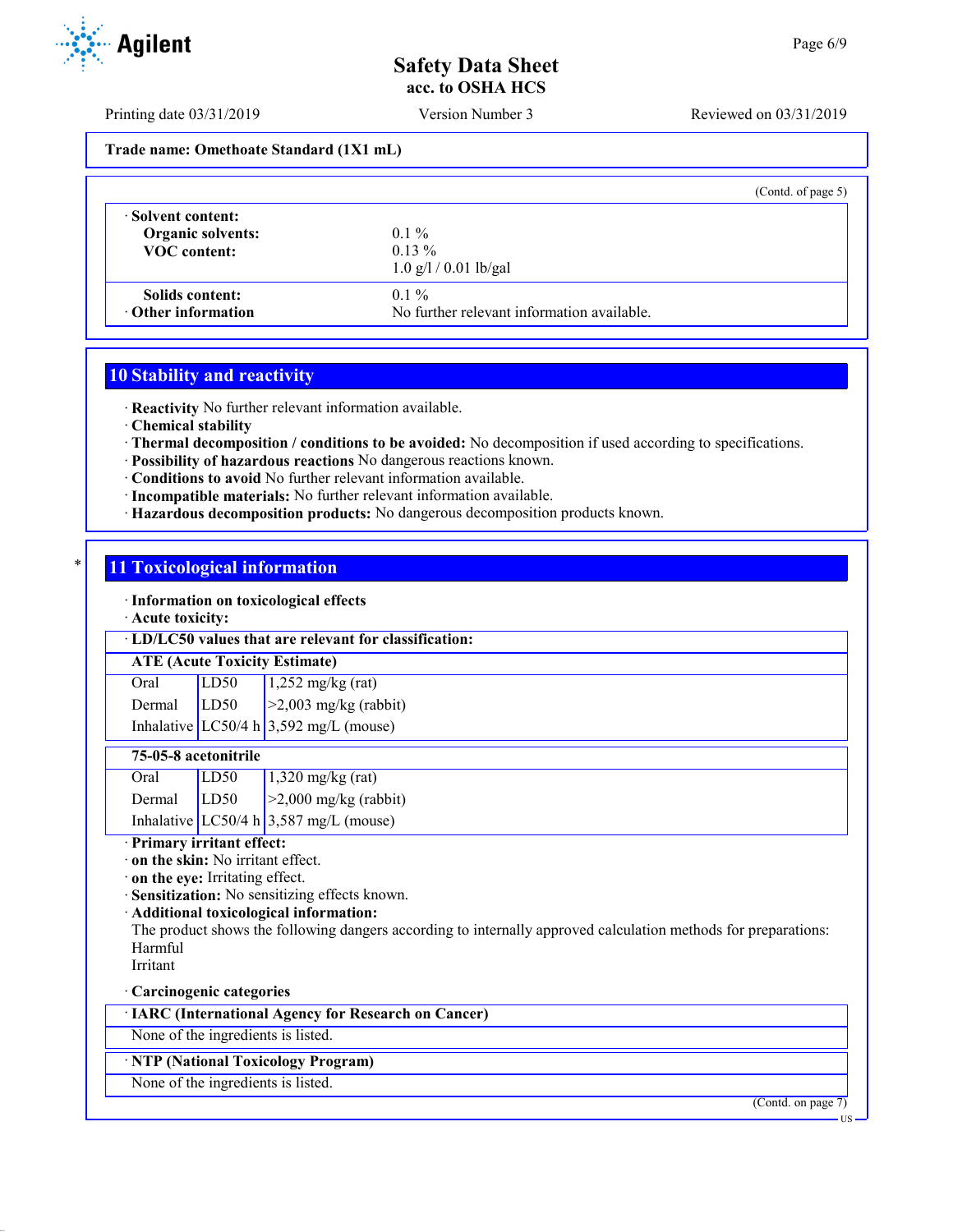Printing date 03/31/2019 Version Number 3 Reviewed on 03/31/2019

**Trade name: Omethoate Standard (1X1 mL)**

(Contd. of page 6)

US

#### · **OSHA-Ca (Occupational Safety & Health Administration)**

None of the ingredients is listed.

# **12 Ecological information**

#### · **Toxicity**

- · **Aquatic toxicity:** No further relevant information available.
- · **Persistence and degradability** No further relevant information available.
- · **Behavior in environmental systems:**
- · **Bioaccumulative potential** No further relevant information available.
- · **Mobility in soil** No further relevant information available.
- · **Additional ecological information:**

## · **General notes:**

Water hazard class 2 (Self-assessment): hazardous for water

Do not allow product to reach ground water, water course or sewage system.

Danger to drinking water if even small quantities leak into the ground.

- · **Results of PBT and vPvB assessment**
- · **PBT:** Not applicable.
- · **vPvB:** Not applicable.
- · **Other adverse effects** No further relevant information available.

## **13 Disposal considerations**

· **Waste treatment methods**

· **Recommendation:**

Must not be disposed of together with household garbage. Do not allow product to reach sewage system.

- · **Uncleaned packagings:**
- · **Recommendation:** Disposal must be made according to official regulations.
- · **Recommended cleansing agent:** Water, if necessary with cleansing agents.

# **14 Transport information**

| · Not Regulated, De minimus Quantities             |                                                       |                    |
|----------------------------------------------------|-------------------------------------------------------|--------------------|
| · UN-Number<br>· DOT, IMDG, IATA                   | UN1648                                                |                    |
| · UN proper shipping name<br>∙ DOT<br>· IMDG, IATA | Acetonitrile solution<br><b>ACETONITRILE</b> solution |                    |
| Transport hazard class(es)                         |                                                       |                    |
| · DOT, IMDG, IATA                                  |                                                       |                    |
|                                                    |                                                       |                    |
| · Class                                            | 3 Flammable liquids                                   |                    |
|                                                    |                                                       | (Contd. on page 8) |

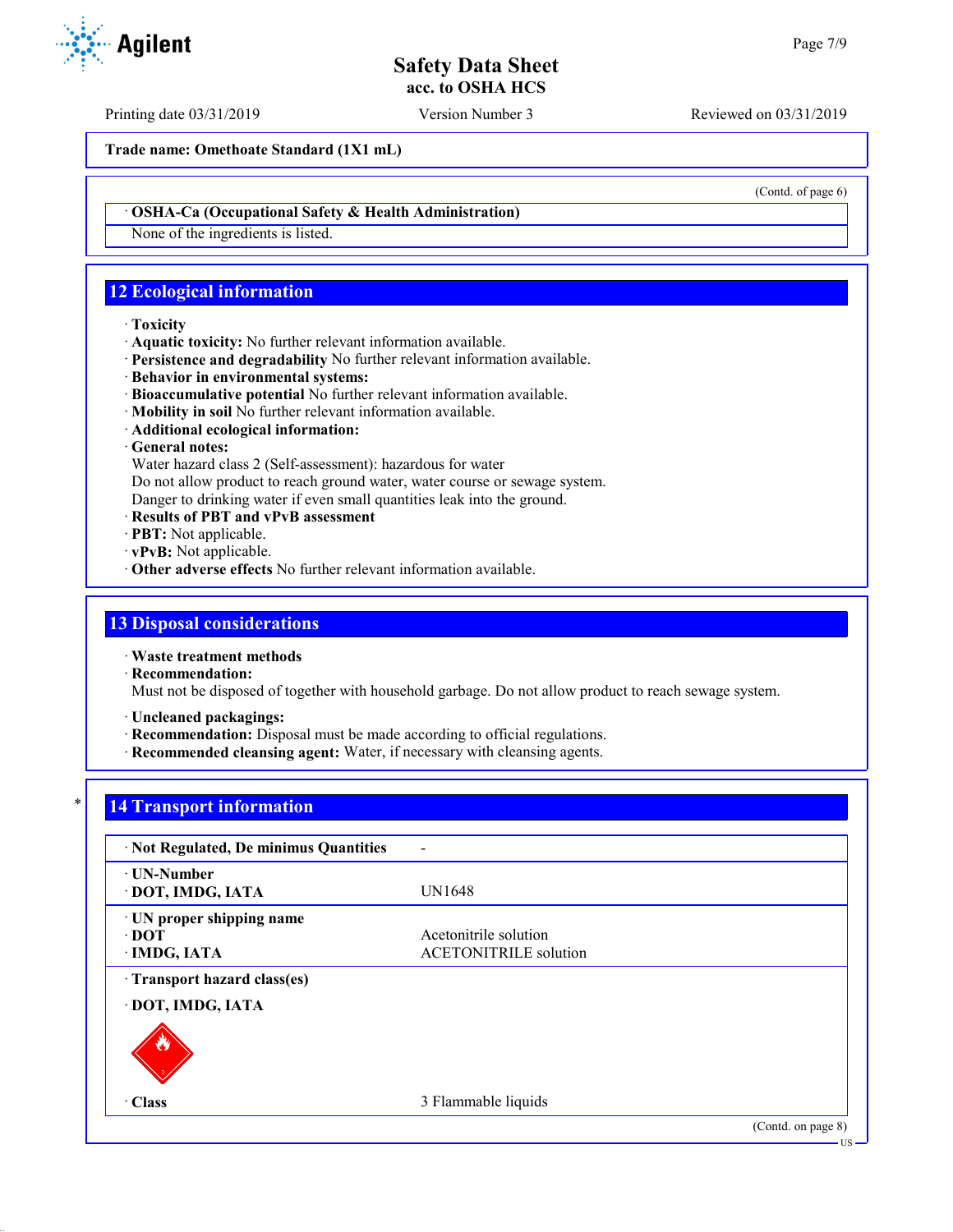Printing date 03/31/2019 Version Number 3 Reviewed on 03/31/2019

**Trade name: Omethoate Standard (1X1 mL)**

|                                              | (Contd. of page 7)                               |
|----------------------------------------------|--------------------------------------------------|
| · Label                                      | 3                                                |
| · Packing group                              |                                                  |
| · DOT, IMDG, IATA                            | $\mathbf{I}$                                     |
| <b>Environmental hazards:</b>                | Not applicable.                                  |
| Special precautions for user                 | Warning: Flammable liquids                       |
| Danger code (Kemler):                        | 33                                               |
| <b>EMS Number:</b>                           | $F-E$ , $S-D$                                    |
| · Stowage Category                           | <sub>B</sub>                                     |
| · Transport in bulk according to Annex II of |                                                  |
| <b>MARPOL73/78 and the IBC Code</b>          | Not applicable.                                  |
| · Transport/Additional information:          |                                                  |
| $\cdot$ DOT                                  |                                                  |
| · Quantity limitations                       | On passenger aircraft/rail: 5 L                  |
|                                              | On cargo aircraft only: 60 L                     |
| $\cdot$ IMDG                                 |                                                  |
| $\cdot$ Limited quantities (LQ)              | 1L                                               |
| <b>Excepted quantities (EQ)</b>              | Code: E2                                         |
|                                              | Maximum net quantity per inner packaging: 30 ml  |
|                                              | Maximum net quantity per outer packaging: 500 ml |
| · UN "Model Regulation":                     | UN 1648 ACETONITRILE SOLUTION, 3, II             |

# **15 Regulatory information**

· **Safety, health and environmental regulations/legislation specific for the substance or mixture** · **Sara**

· **Section 355 (extremely hazardous substances):**

None of the ingredients is listed.

· **Section 313 (Specific toxic chemical listings):**

75-05-8 acetonitrile

· **TSCA (Toxic Substances Control Act):**

75-05-8 acetonitrile

· **Proposition 65**

· **Chemicals known to cause cancer:**

None of the ingredients is listed.

· **Chemicals known to cause reproductive toxicity for females:**

None of the ingredients is listed.

· **Chemicals known to cause reproductive toxicity for males:**

None of the ingredients is listed.

· **Chemicals known to cause developmental toxicity:**

None of the ingredients is listed.

(Contd. on page 9)



US